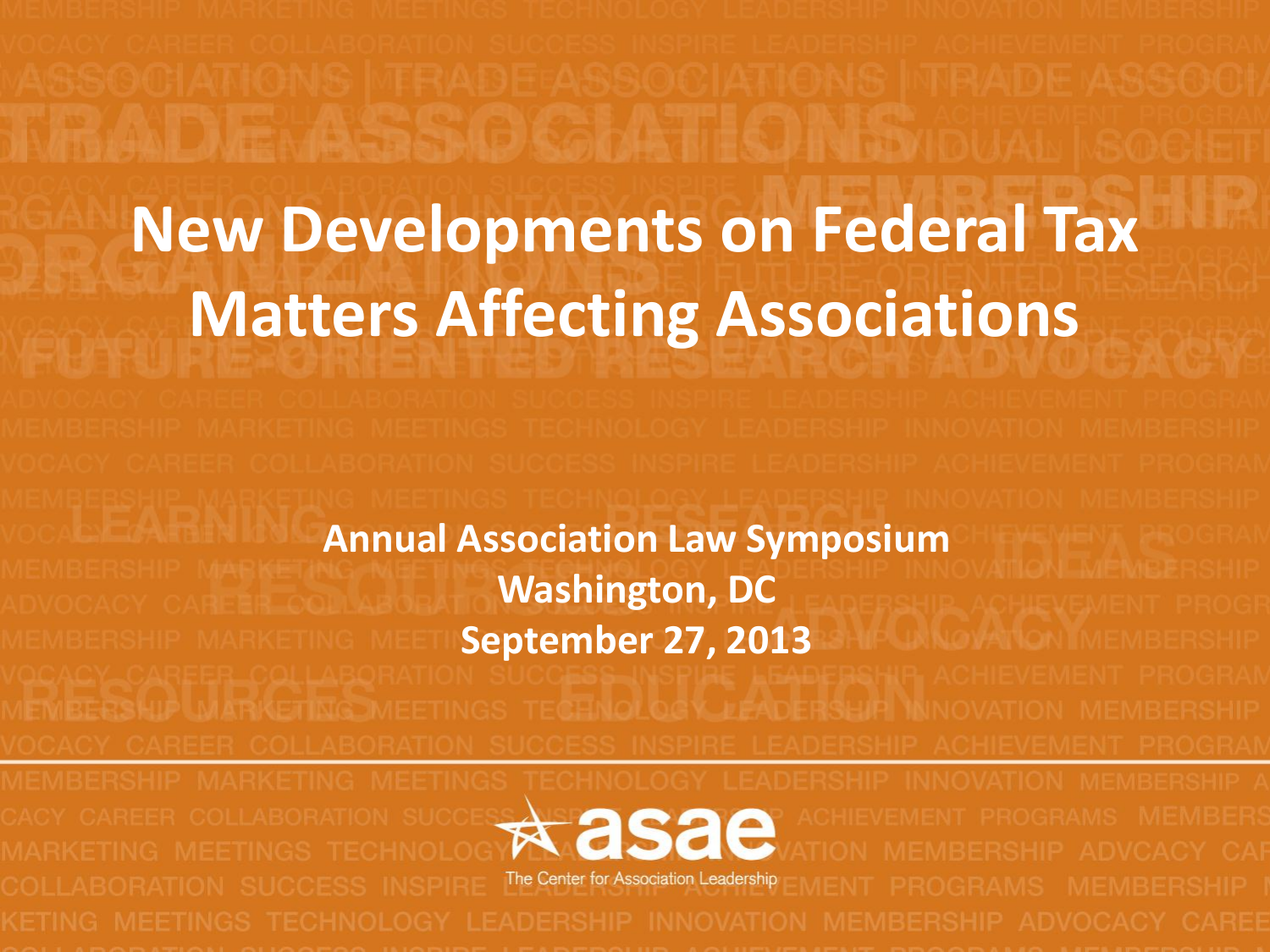## Today's Agenda

- State of IRS Exempt Organizations
- Congress and Association Tax Matters
- A Review of 2013's Big Developments
	- Unrelated Business Income
	- Compensation
	- Other Issues
		- Automatic Revocation
		- Self-Declarers
		- Group Exemptions
		- International Activities

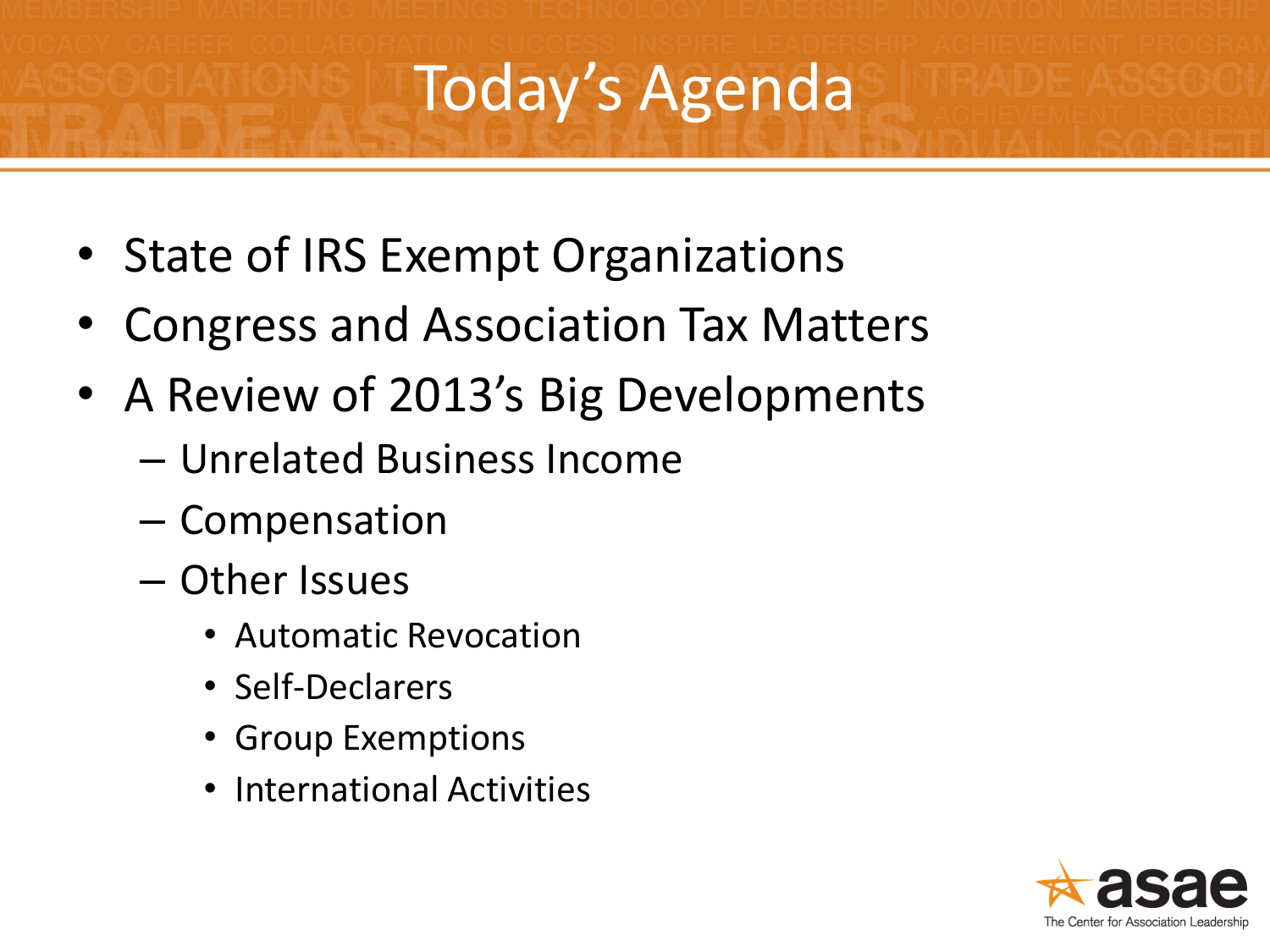### State of IRS Exempt Organizations

- TIGTA Report—Political Activities and 501(c)(4)
	- Inappropriate criteria for review of exemption applications
	- Some debate over scope and partisan nature of problem
	- Takeaways
		- The long delays it takes IRS Determinations Unit to process applications;
		- Indecisiveness when difficult issues are presented

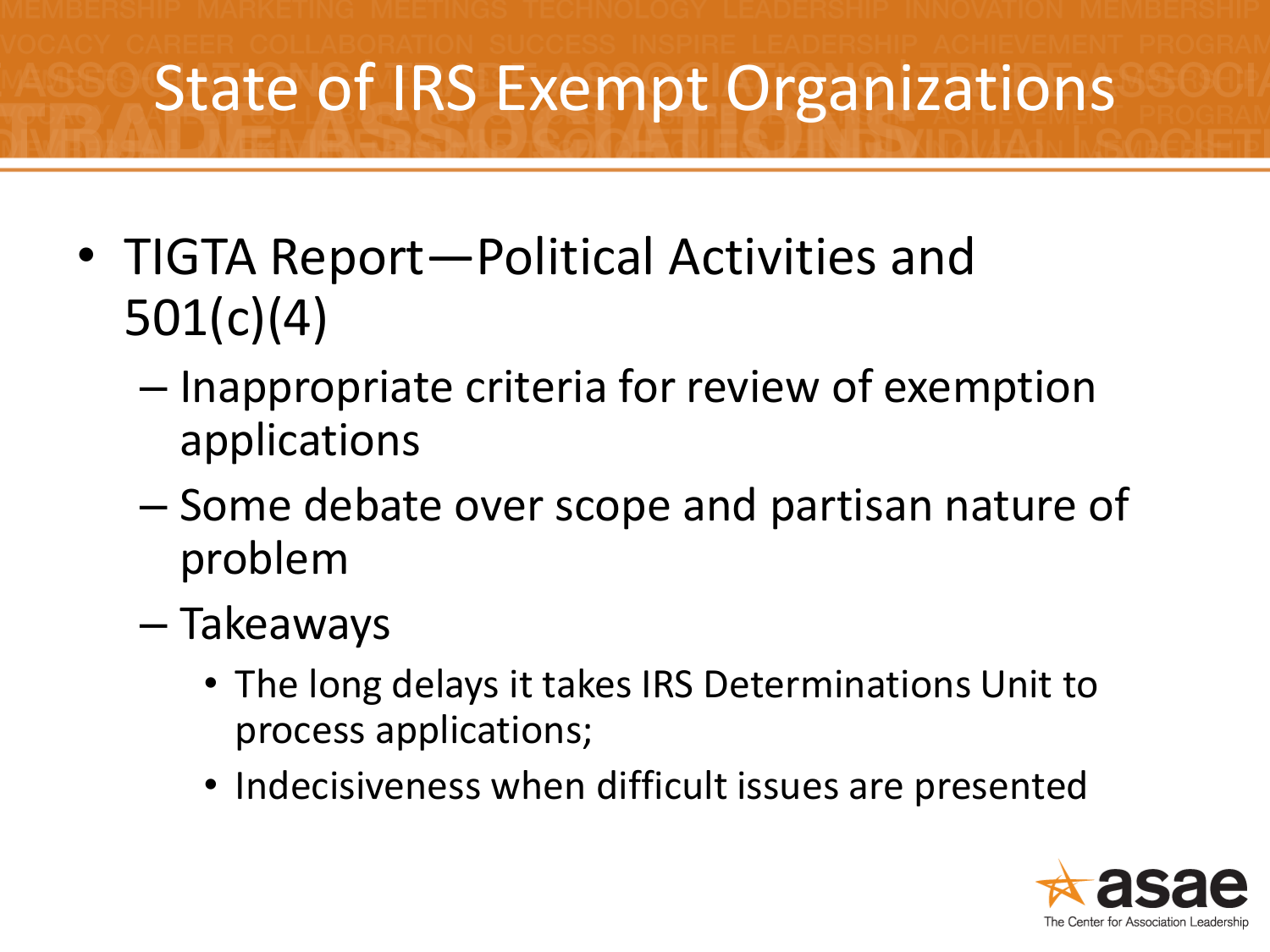### State of IRS Exempt Organizations

- Congressional Scrutiny (post-scandal)
	- Issa and Camp—House Committees on Oversight and Government Reform, Ways and Means
	- Other hearings (e.g., tax reform)
- Personnel Changes (Miller, Lerner, Paz, others)
- What does this mean for associations and those who represent them?
	- Short-term:
		- Less scrutiny of (c)(4) political activities?
		- More timely consideration of applications?
	- Further down the road
		- Bright line tests for political activities?
		- Online application forms?

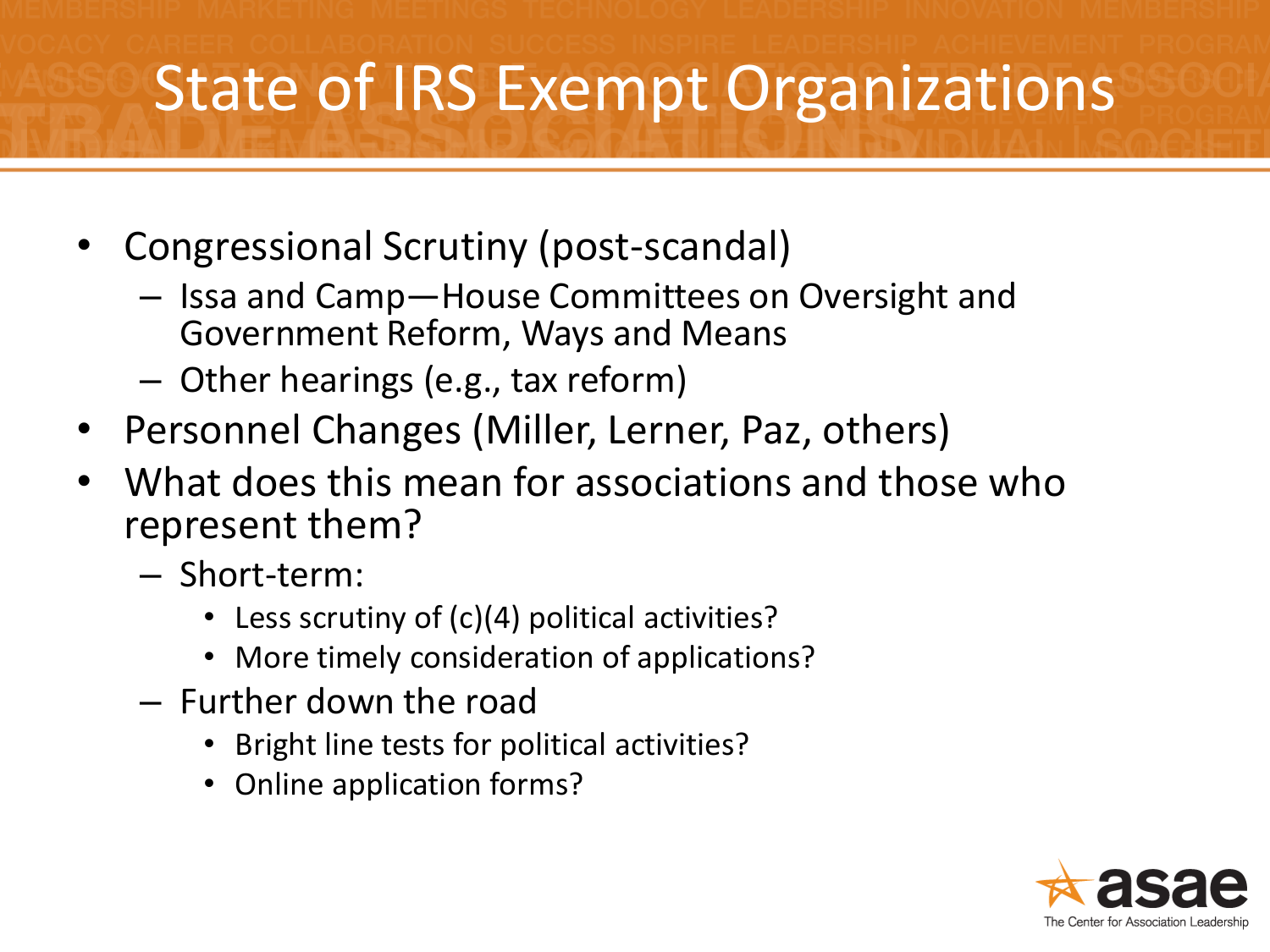## Legislative Developments

- Investigations (discussed earlier)
	- Any possible legislation related to the "scandal"?
	- Greater funding to improve timeliness?
- Substantive tax matters
	- Tax reform
	- Charitable deduction issues
	- Investment Income

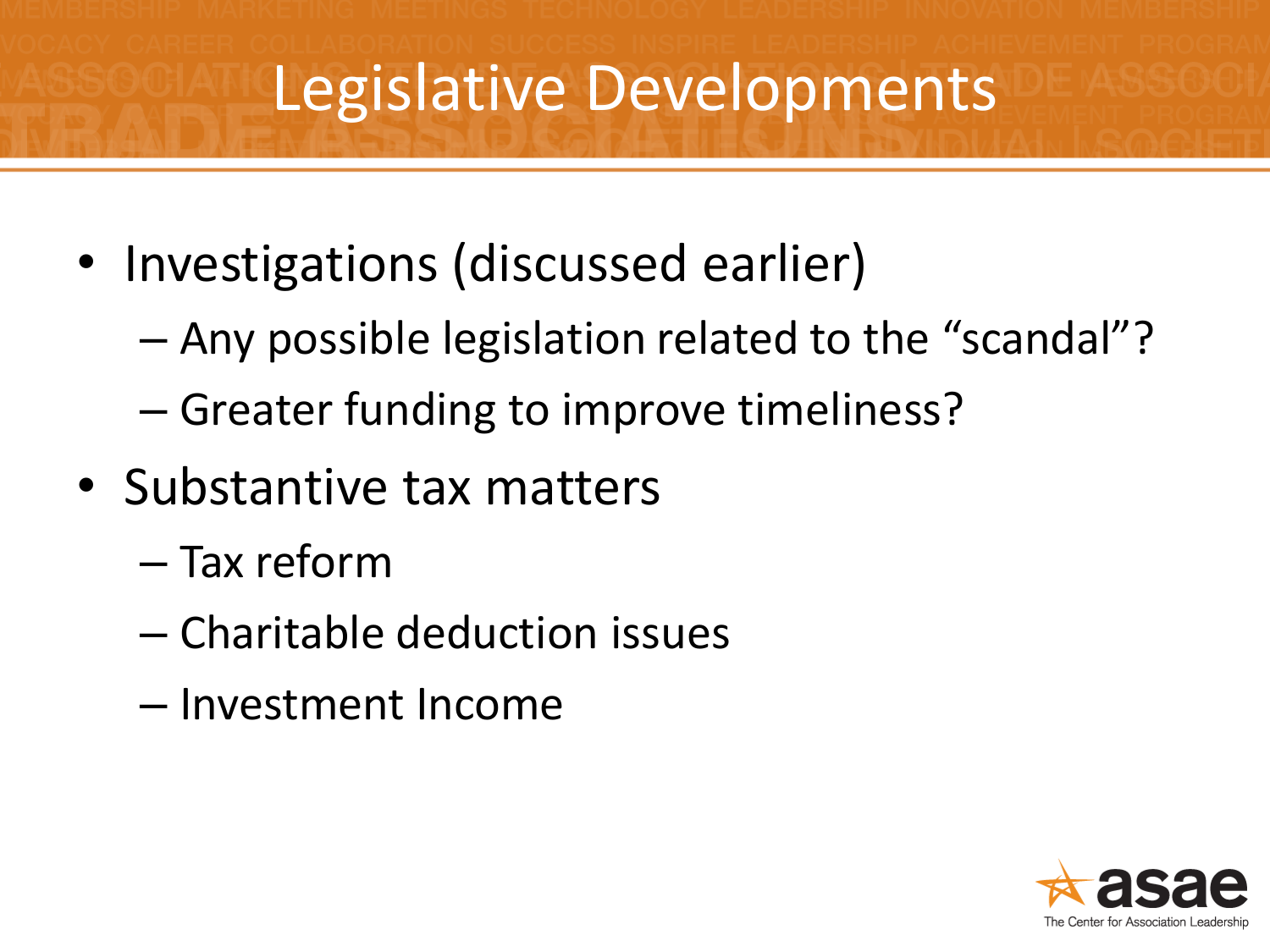- IRS Work Plan
	- FY 2012 Stats
	- Governance Study Results
	- Completed and Ongoing Projects
- Colleges and Universities Project
	- Unrelated Business Income
	- Compensation

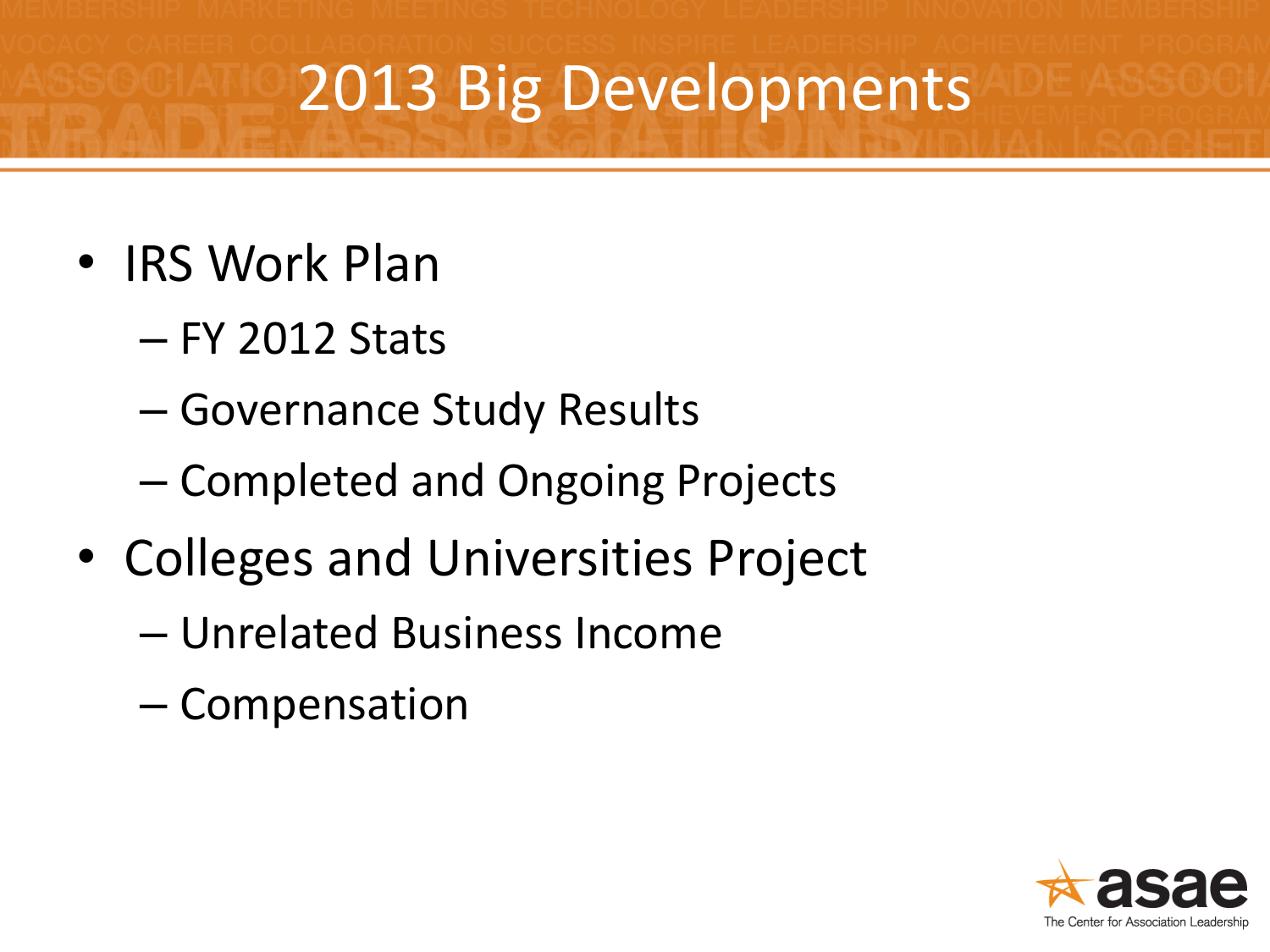- IRS EO Work Plan—UBI
	- EO will continue on its Unrelated Business Income Project begun in 2012
- Statistics of Income
	- 2006 tax year, less than 50% of returns filed showed positive amounts of UBTI
	- This year IRS will be examining a "statistically valid" sample of nonprofits that have reported "substantial" UBI for 3 consecutive years but have reported no income tax due
	- We see a lot of organizations in exactly this situation
		- May be legitimate (e.g., LLC/LP investments and/or business activities that will eventually turn around)
		- May be result of aggressive expense allocations
		- May be caused by netting a perennial loss activity (that does not qualify as a trade or business) with other activities which do produce UBI
		- Sometimes, all of the above

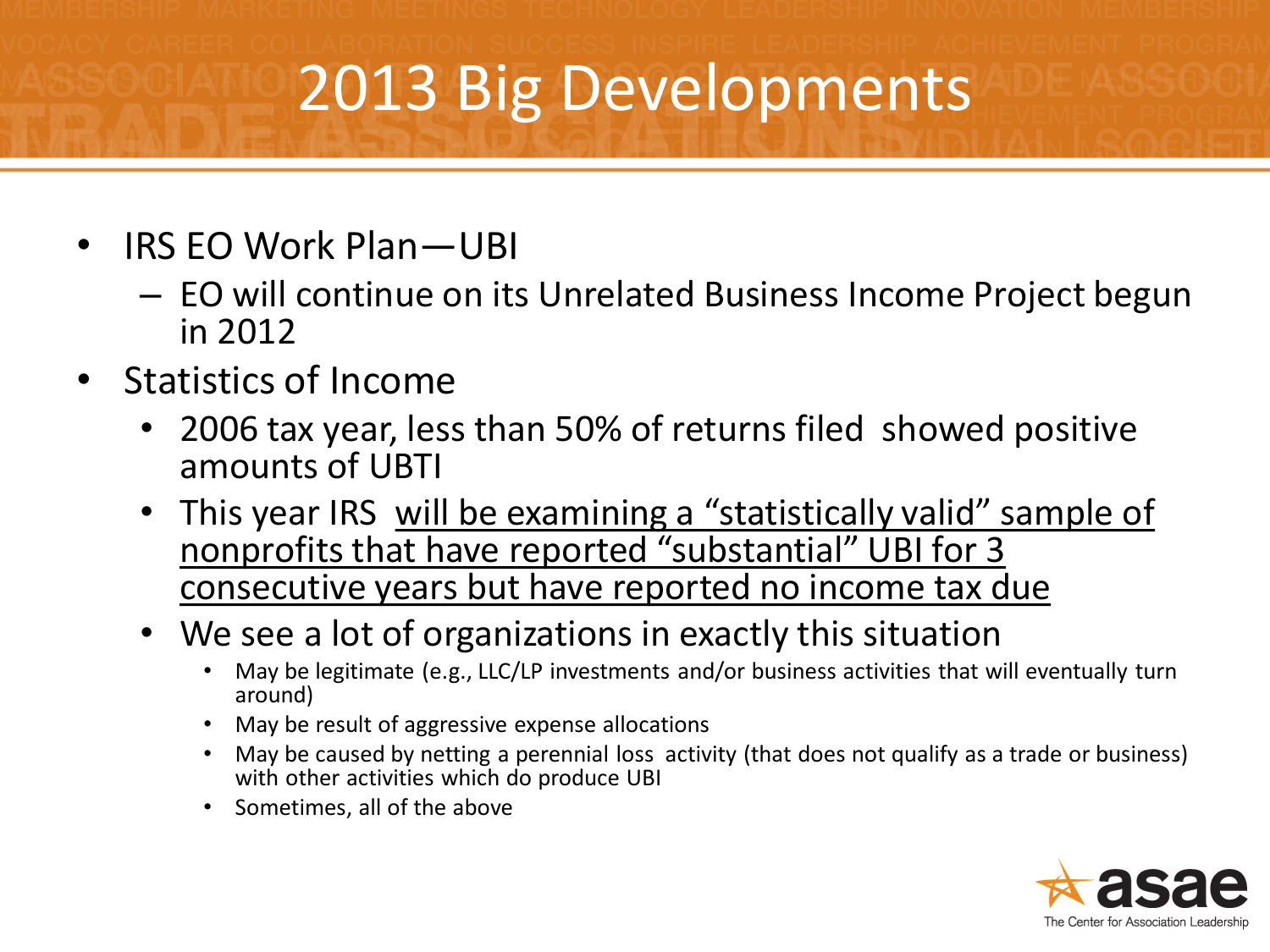- IRS Colleges and Universities Compliance Project (CUCP)—UBI
	- The Project was begun in 2008 when the IRS sent a 33-page questionnaire to 400 colleges and universities that included public, private, small, large and medium sized institutions. An interim report was issued in 2010.
	- As a result of the answers to the questionnaire, IRS decided to examine 34 of the schools and waited until those examinations were completed to come out with the final report
	- April 25, 2013—IRS issued the CUCP Final Report
	- In addition to UBIT the Final Report also focused on a variety of compensation issues.
	- This is a good report to be familiar with: http://www.irs.gov/pub/irstege/CUCP\_FinalRpt\_042513.pdf

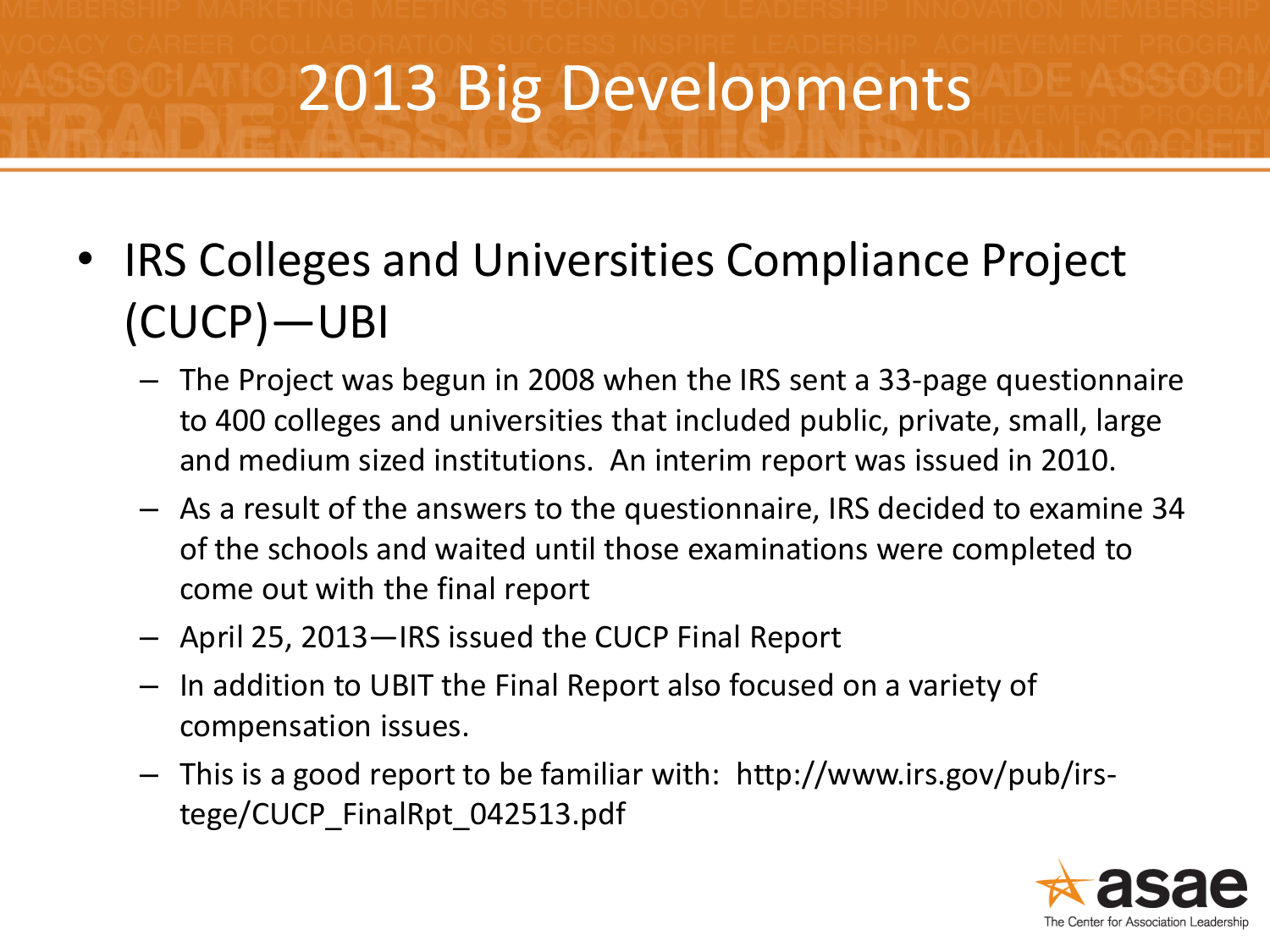#### • CUCP—UBI

- Underreporting of UBTI resulted in an increase in UBTI for the schools totaling approximately \$90 million in the aggregate and disallowance of more than \$170 million in losses and net operating losses (NOLs)
- Disallowance of losses due to lack of profit motive;
	- NOLS's disallowed
	- Offsetting against profitable activities not allowed
- Improper expense allocations, such as where expenses for related activities were used to offset unrelated income or where an allocation of overhead to unrelated activities was unreasonable;
- Errors in computations or substantiation of NOLs; and
- Misclassification of an activity as exempt when it was really unrelated

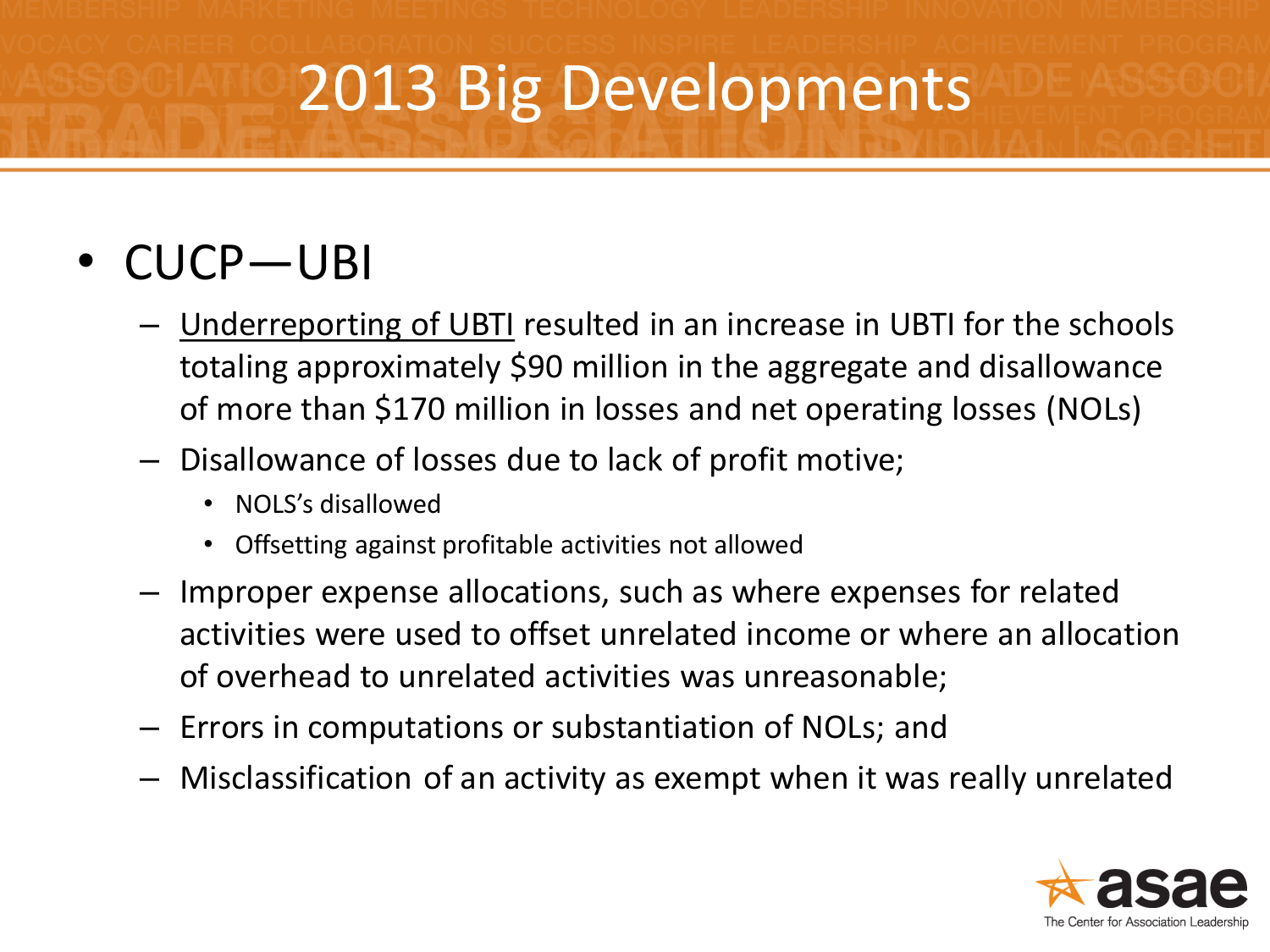- UBI Expenses—Deductible and Profit Motive
	- Item must first be a deductible item under the IRC
	- If there are losses from the activity on a continual basis, the IRS and the courts have taken the position that there is no profit motive and therefore the trade or business requirement has not been met.
		- Portland Golf Club, 497 US 154(1990)
		- Groetzinger, 480 US 23(1987)
		- There may be a legitimate reason for the loss

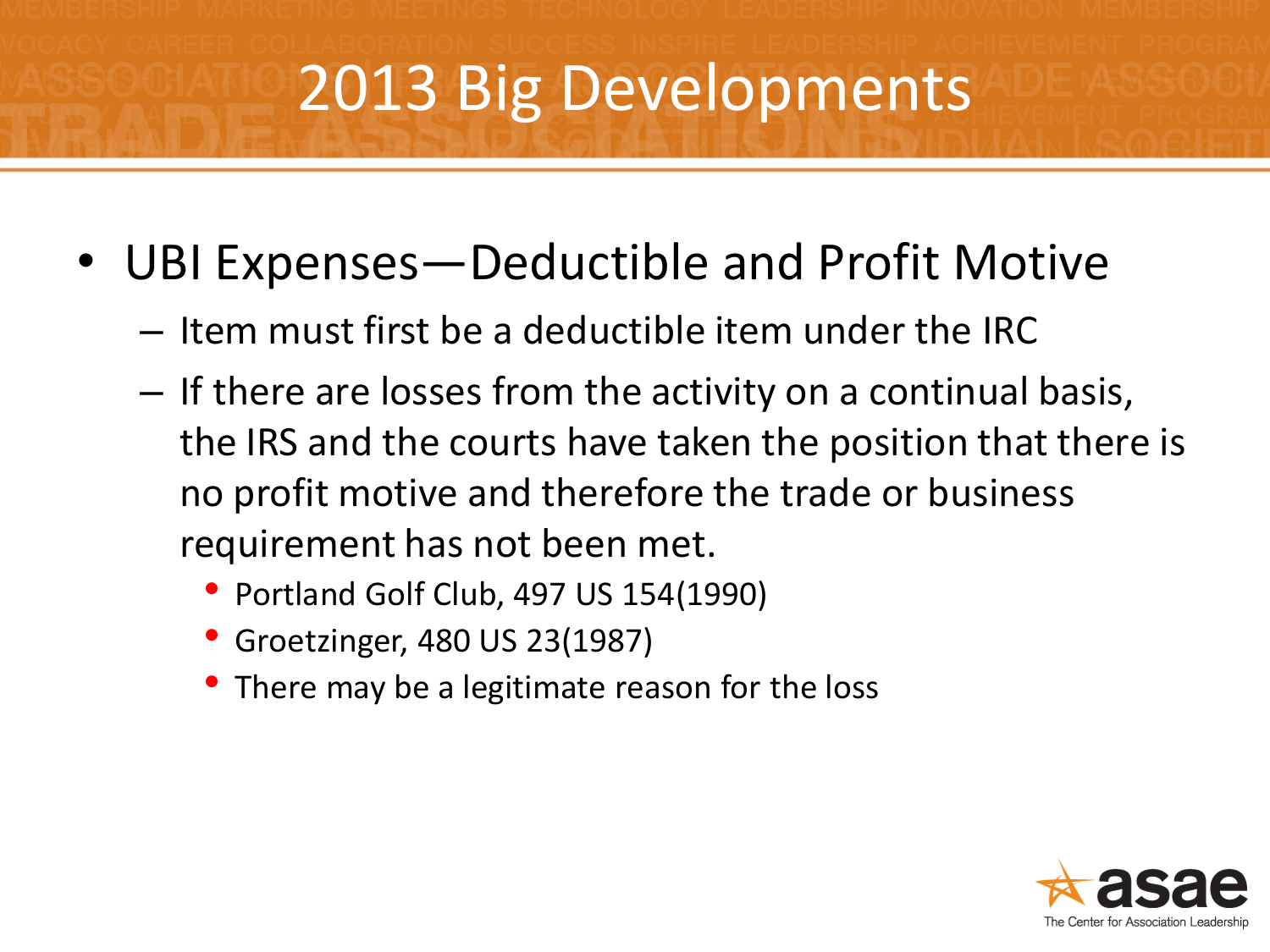- Possible Reasons for UBI Losses
- $A =$  Business was in start-up phase
- B = Actual costs were significantly greater than anticipated
- C = Competitive pressures prevented pricing to cover costs
- D = Less demand for product or service than was projected
- $E =$  Business was in business cycle downturn
- F = Budgeted to operate at breakeven to further mission
- G = Business was in winding-up phase
- $H =$  Other

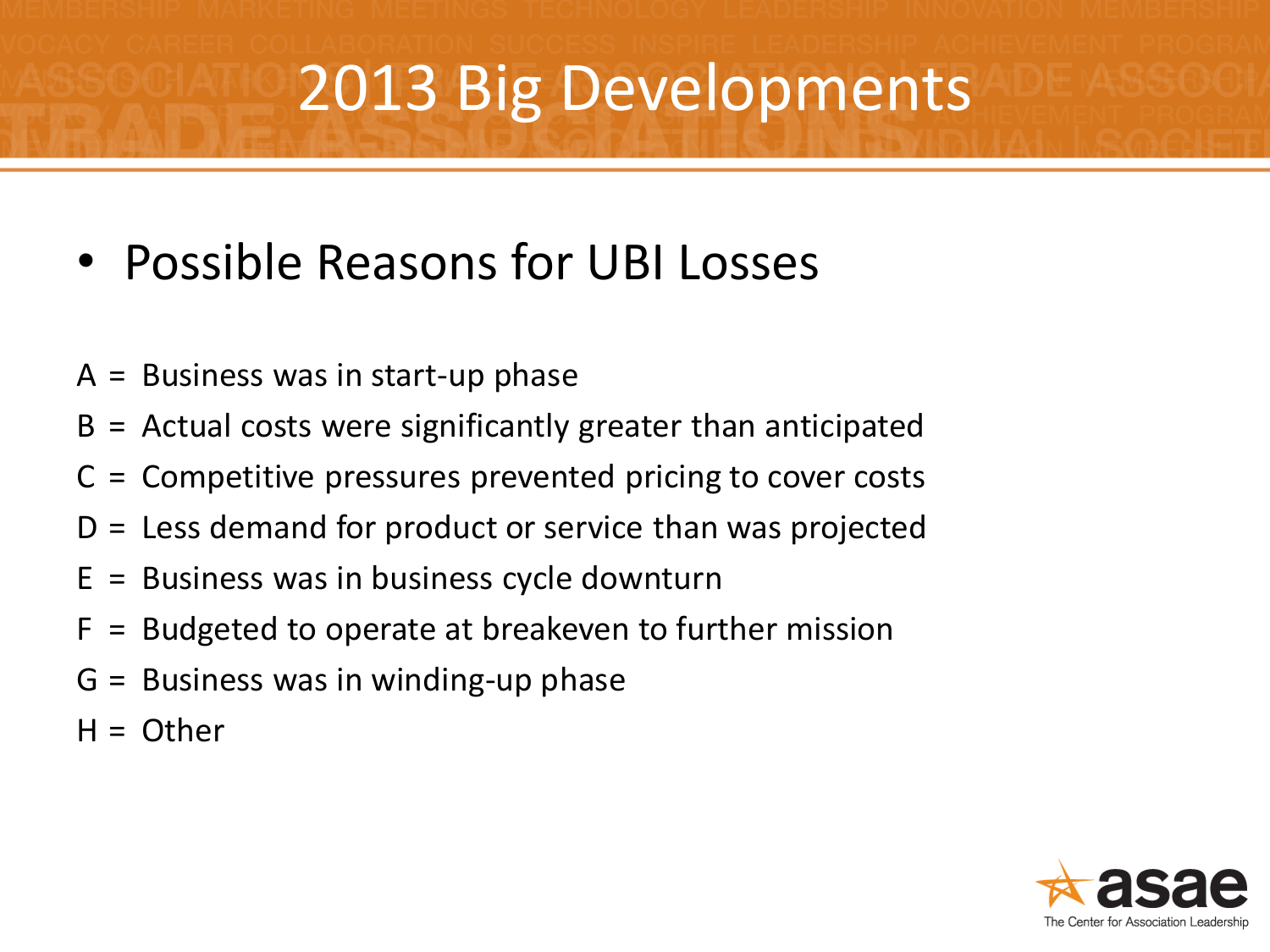• Characterization of Expenses

When looking at expenses to offset unrelated business income, the expenses should be put into three baskets:

- 1. Expenses related solely to exempt activity, which cannot be used at all to offset UBI
- 2. Expenses related solely to unrelated activity, which can be used in full (e.g., an individual whose only job is to procure advertising customers)
- 3. Expenses involving related *and* unrelated activities (i.e., "dual use expenses")

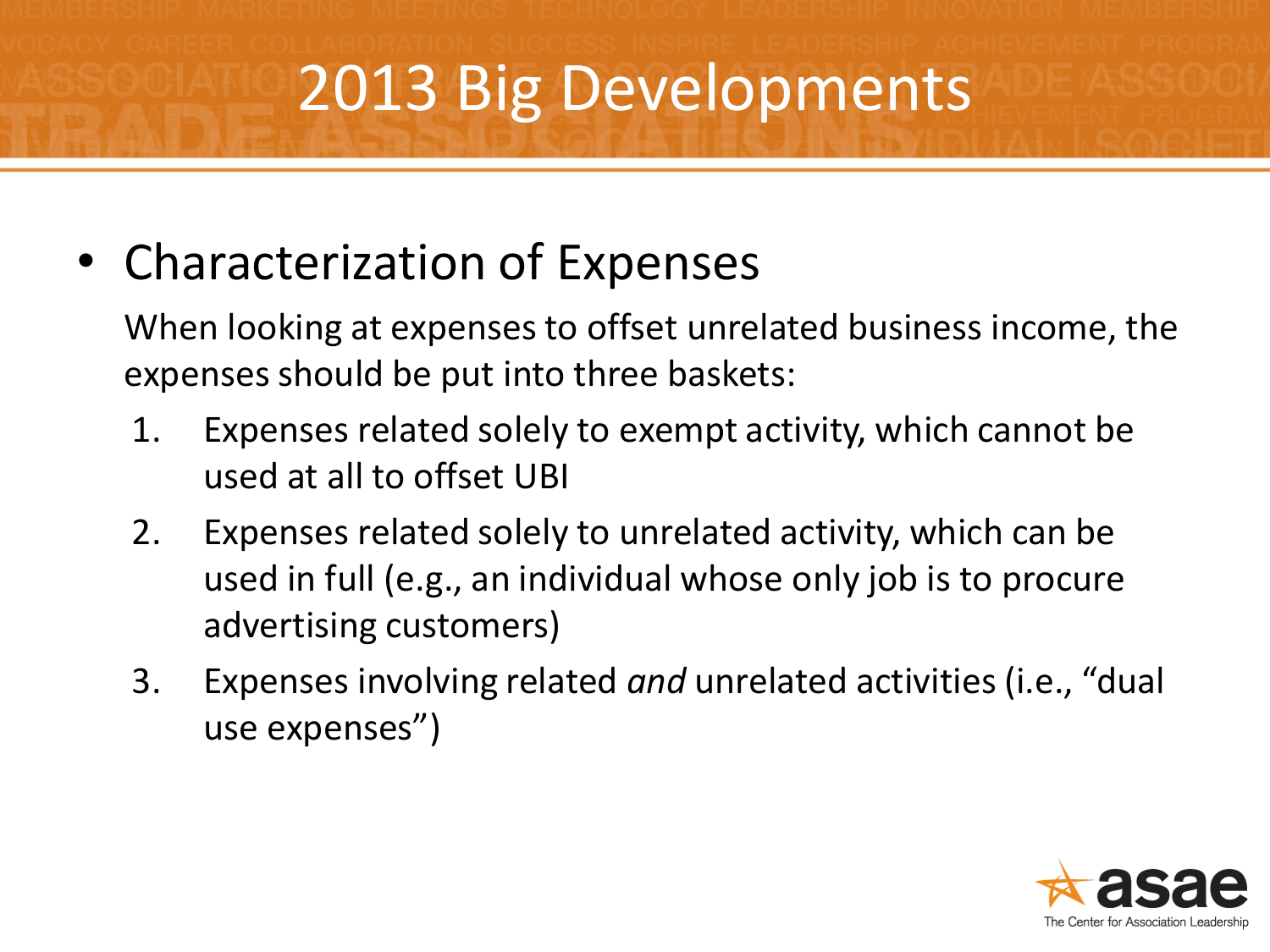- Dual Use Facility Expense Allocations
	- Under IRS regulations, an organization is allowed to deduct an expense that is directly connected to an unrelated trade or business if it has a "proximate and primary relationship" to that unrelated trade or business.
	- Currently, regulations state that expense allocation between dual uses must be "reasonable." But "reasonable" is open for interpretation and litigation. Though still controversial, several legal cases highlight the issue, including RPI v. Commissioner of Internal Revenue (1983/1984).
	- With the current lack of clarity, if and when this issue is brought to light during an audit, the organization and the IRS have to negotiate a settlement.

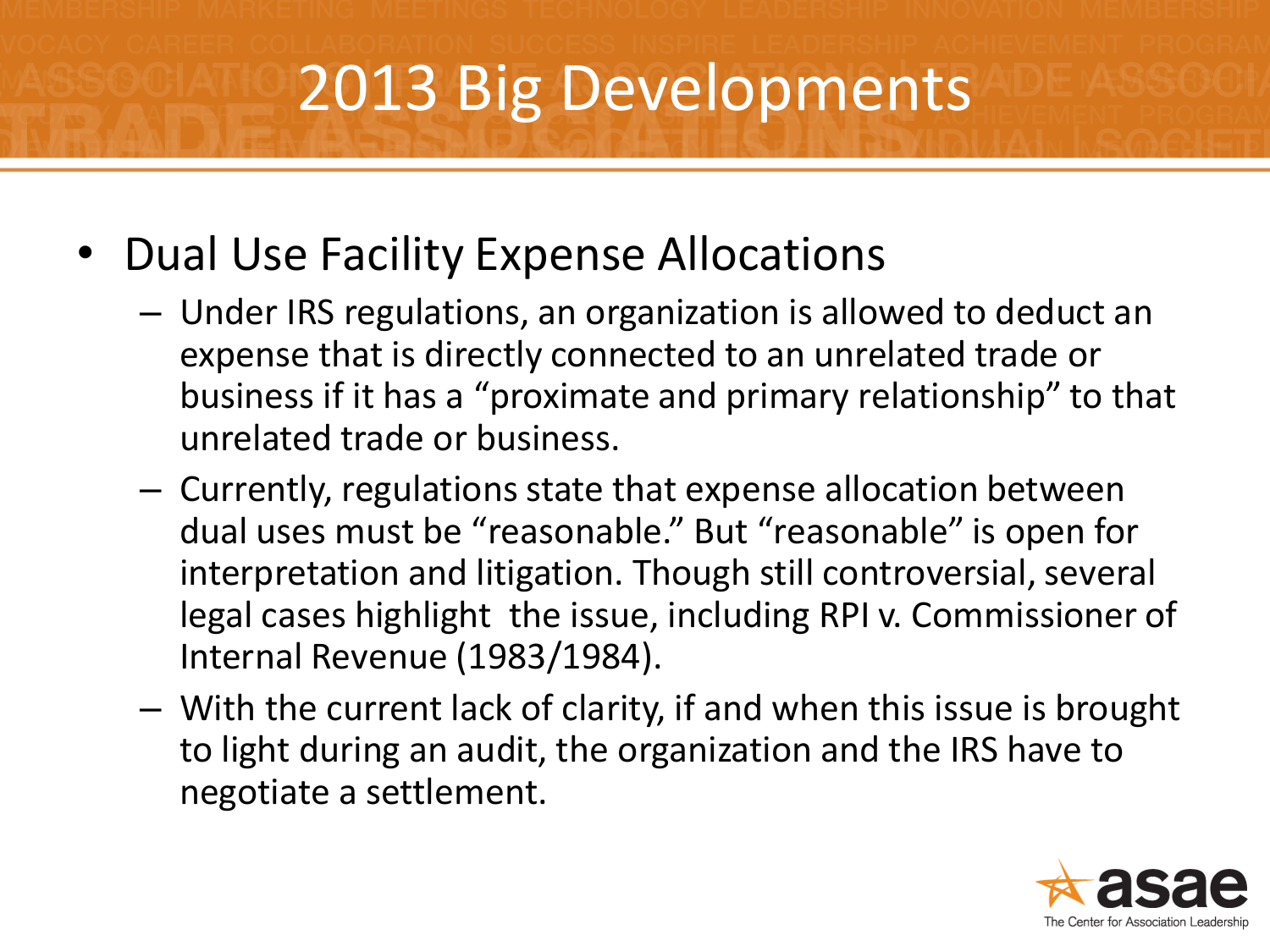#### • Steps to Take

- *Profit motive*. Document why the activity is generating losses (i.e. startup mode, meant to run a loss, etc.).
- *Dual use of facilities expense allocations.* Review and document the methodology used in the calculation. Is it reasonable? Is it consistent with relevant tax court rulings and the IRS' interpretation?
- *Documentation.* Keep good records in case the IRS comes knocking.

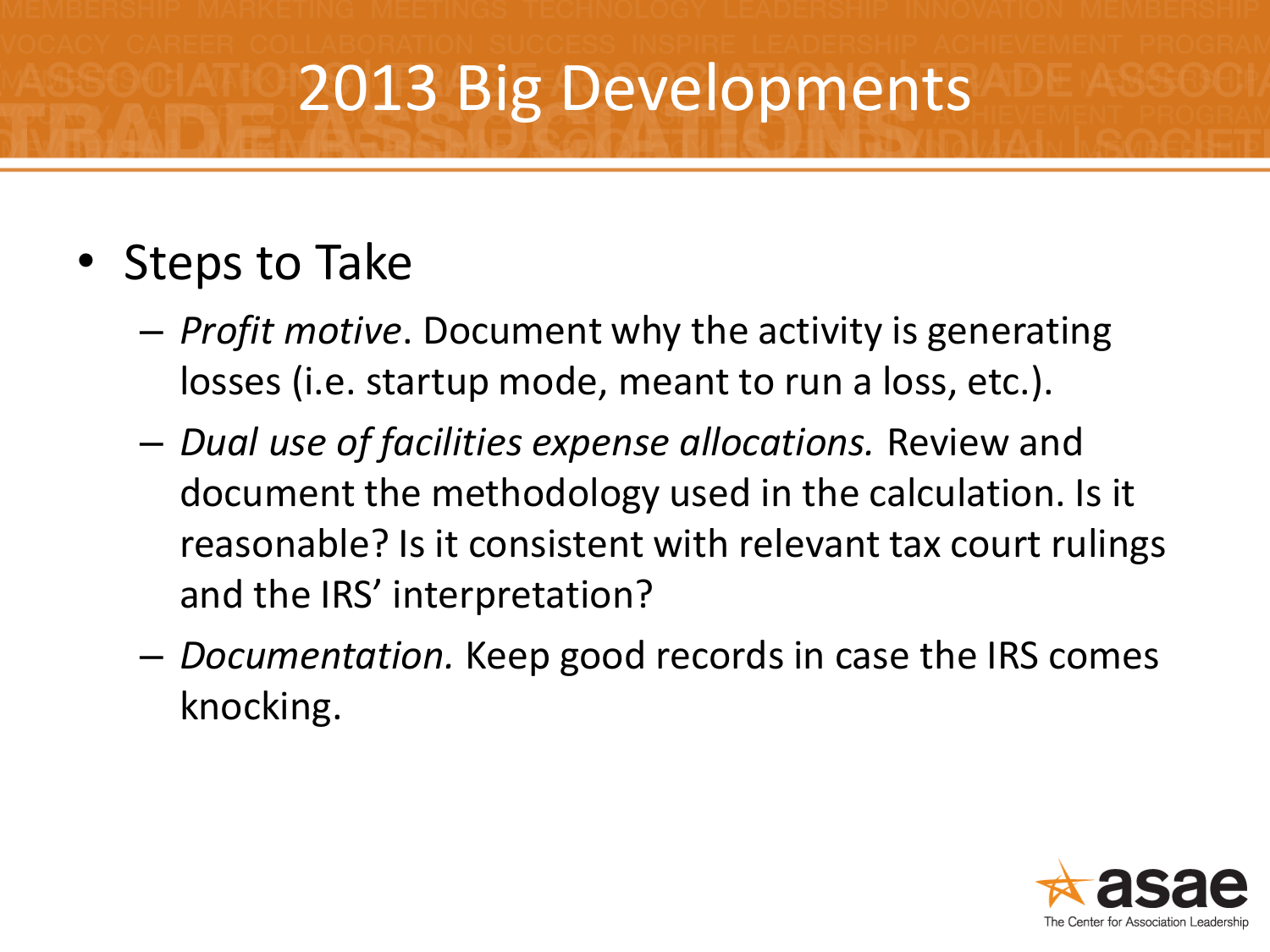- Statute of Limitations and UBI
	- In general, for federal income tax purposes, the government has three years from the date a tax return is filed to go back and assess taxes and otherwise, there is a statute of limitations on going back further unless there is a material understatement of tax liability, i.e., greater than a 25% understatement and then the statute of limitations is generally six years.
	- If an organization never filed a tax return, then there is no limitation on how far back the government can go to assess taxes, interest and penalties.
	- Net Operating Losses (NOL)—IRS can go back to the year that the NOL was generated to see if the losses were legitimate.

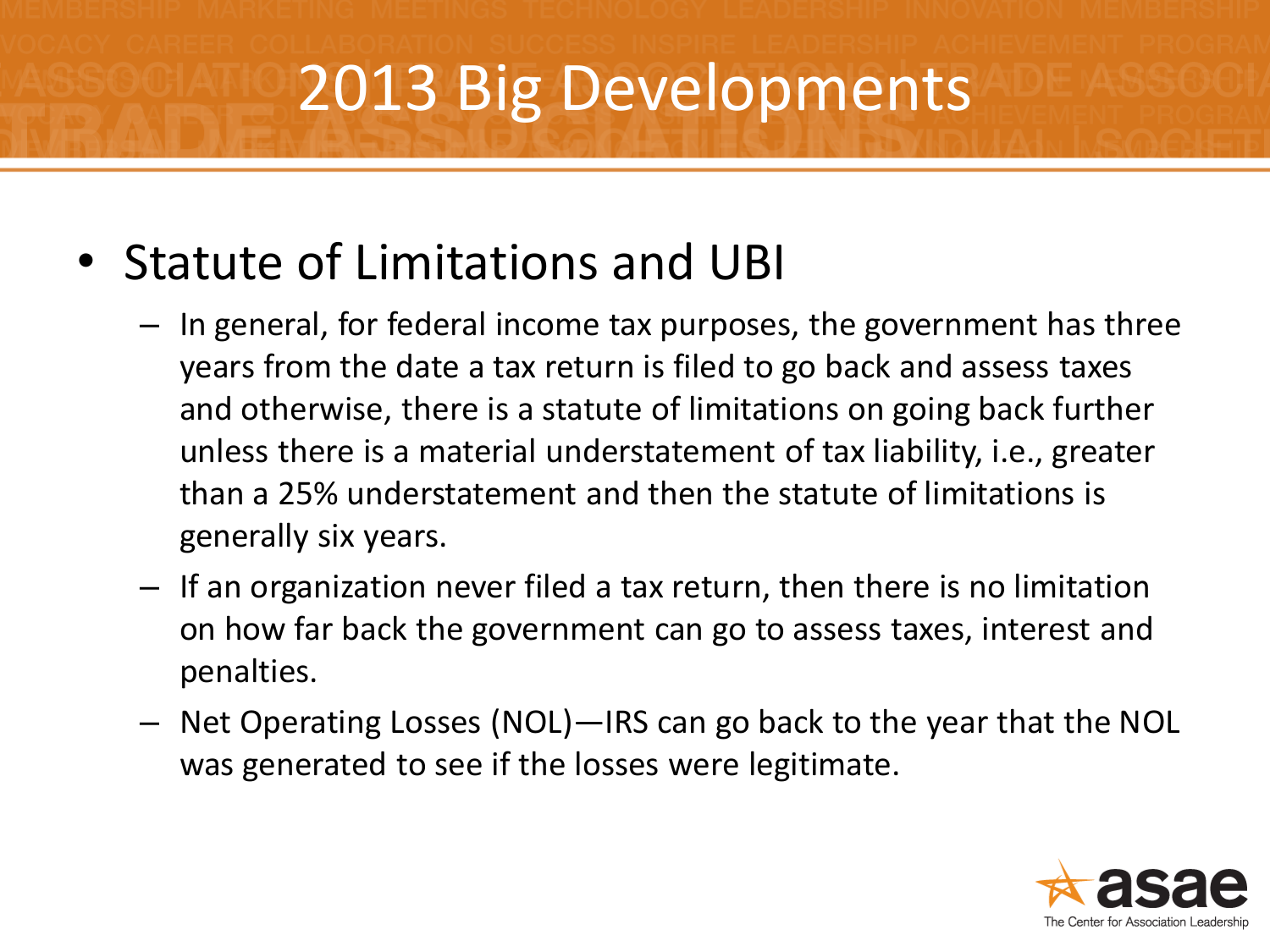#### UBTI Focus: Sponsorship or Advertising

- Qualified Sponsorship Payment
	- No "substantial return benefit" –2% deminimus rule
	- Mere acknowledgement vs. advertising
		- Name, logo, address, etc.
		- No comparison or sales information
	- Does not matter whether sponsor takes a charitable or business deduction
	- Website click through okay
	- Think about tweets and other social media sites
	- Safe harbor does not apply to periodicals nor to trade shows
	- Payment may be exempt for other reason, e.g., royalty

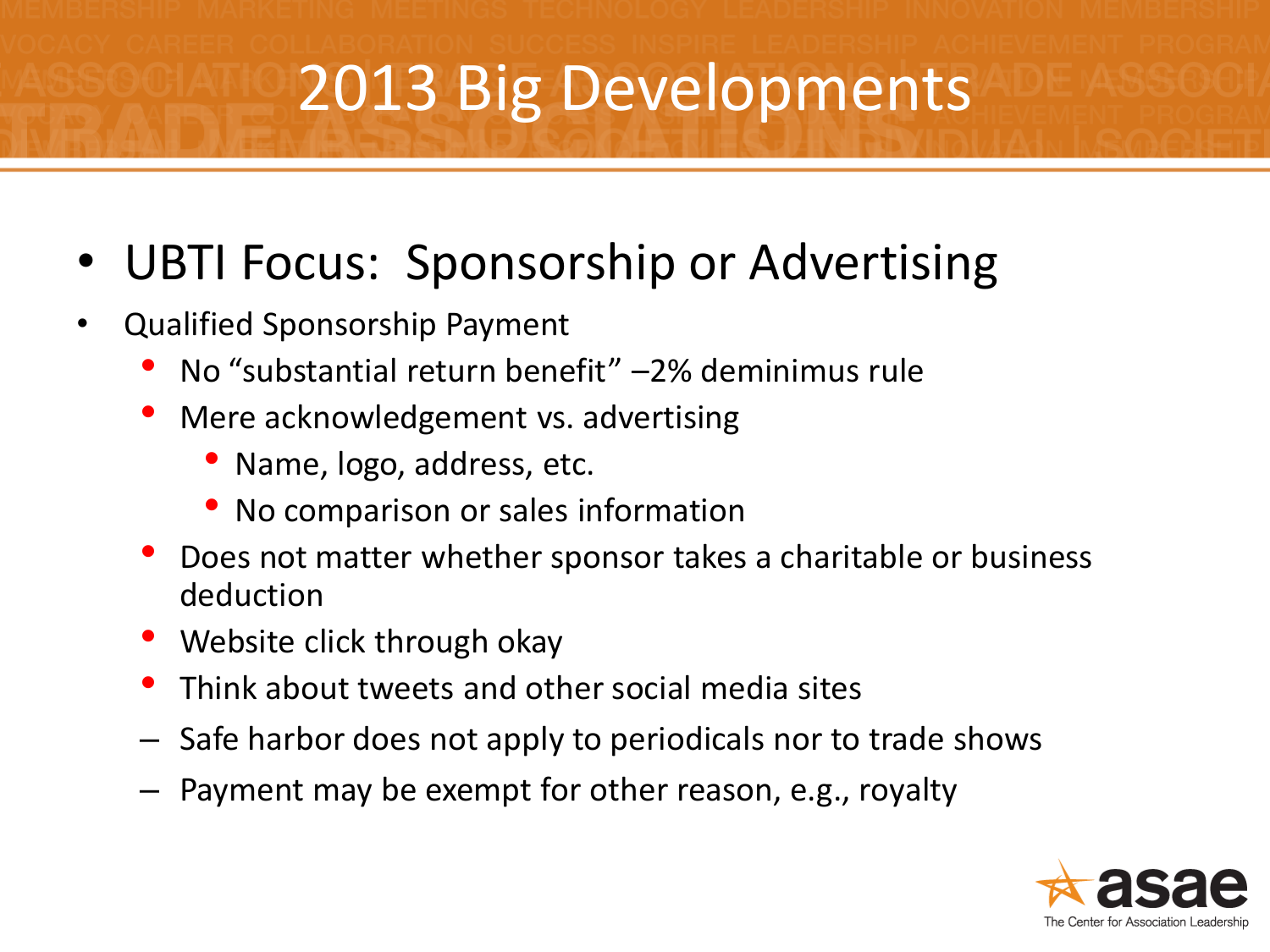#### • Sponsorship or Advertising—Acknowledgments

- Mere recognition of a sponsor
- Logos and slogans that do not contain comparative and qualitative descriptions of the sponsor's products, services, facilities, or company
- Sponsor locations and telephone numbers
- Value-neutral descriptions, including displays or visual depictions of a sponsor's product line or services
- Sponsor brand or trade names and product or service listings
- Logos or slogans that are an established part of a sponsor's identity are not considered to contain comparative or qualitative descriptions

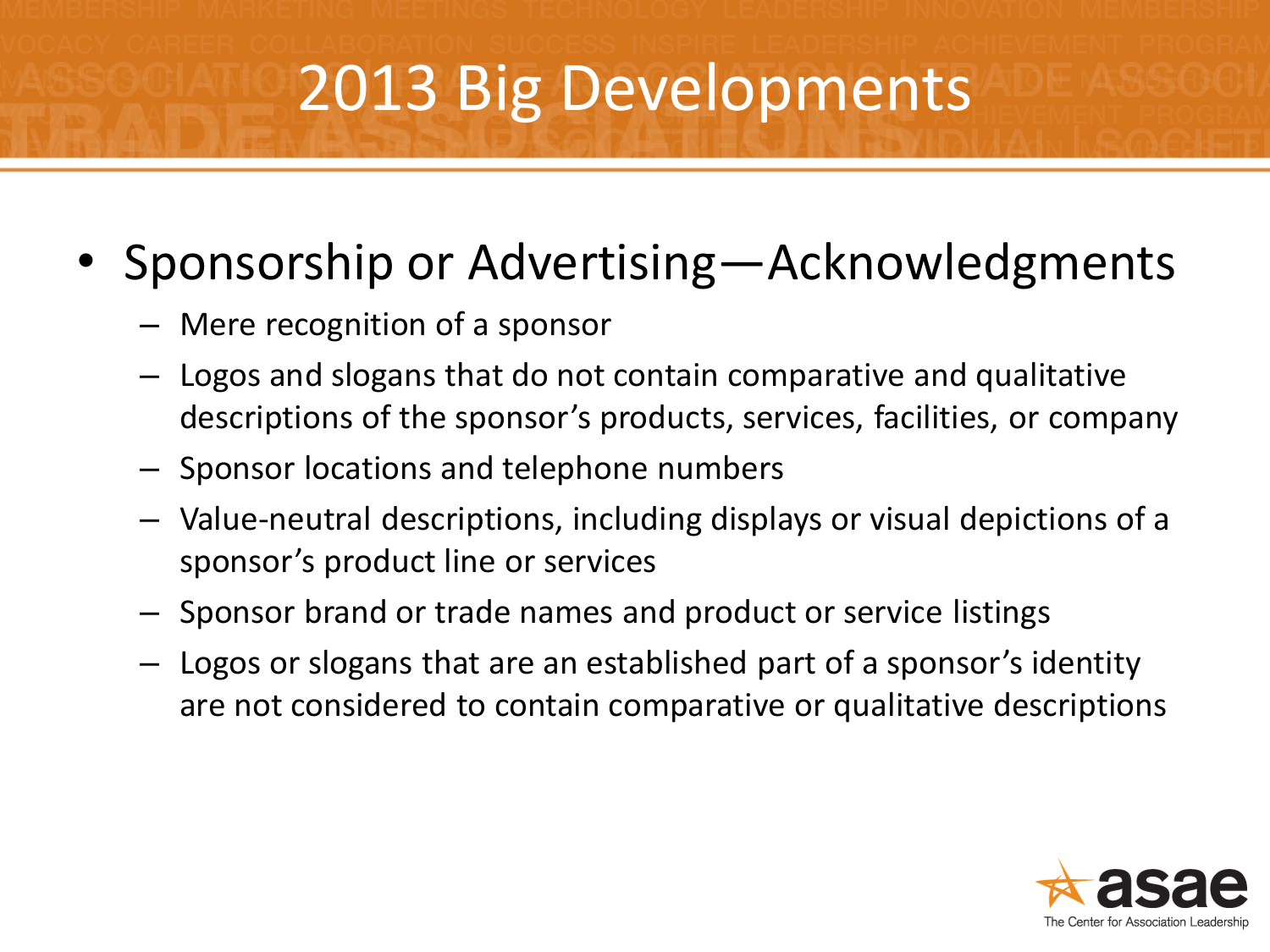#### • Advertising

- Subject to unrelated business income tax
- "Any message or other programming which is broadcast, published, displayed or distributed in exchange for any remuneration, and which promotes or markets any company, service, facility or product."
- Endorsements are subject to UBIT

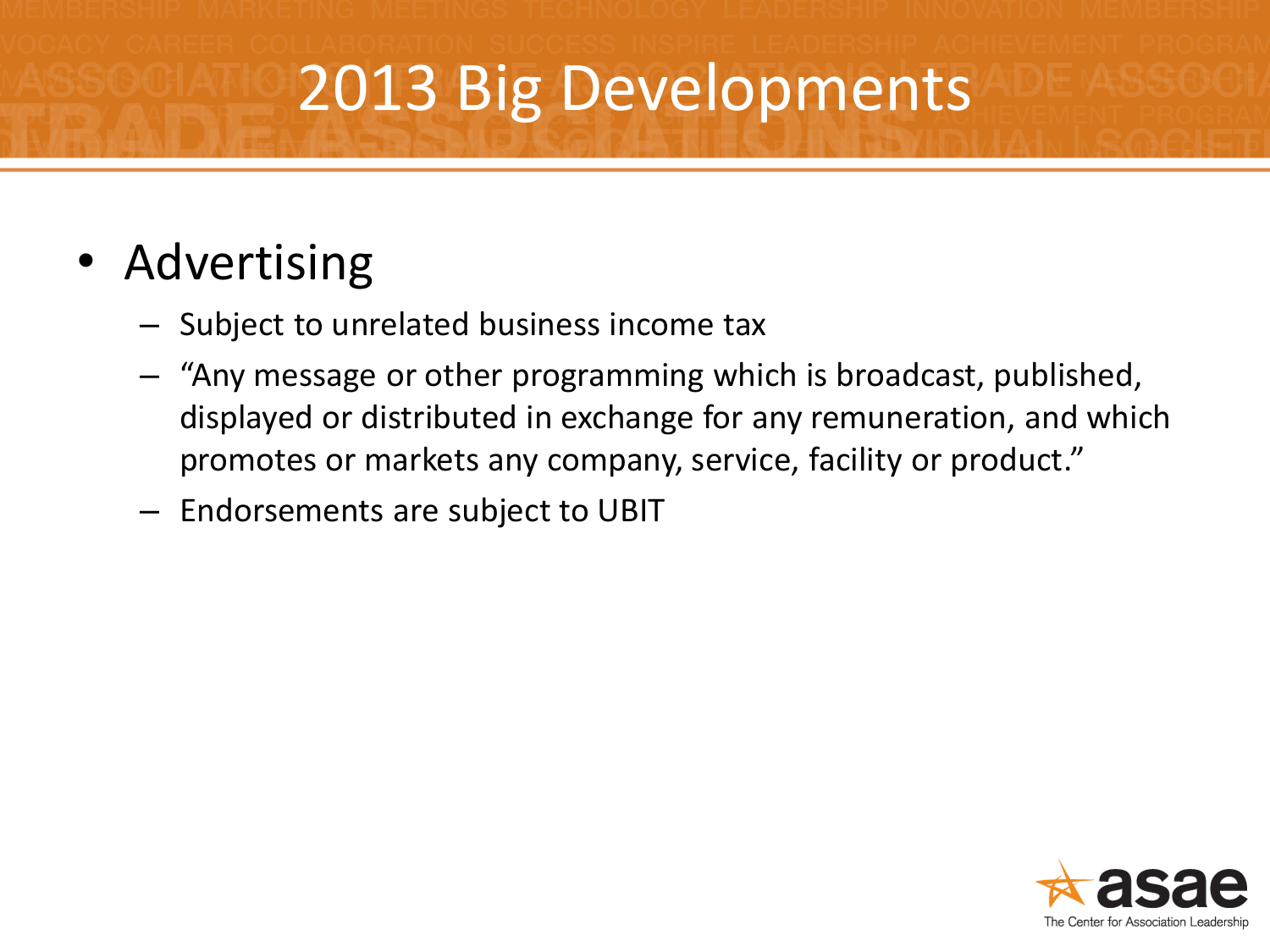- Compensation—Work Plan
	- EO has focused on organizations reporting high annual gross receipts with very low total compensation
	- 200 organizations selected for examination

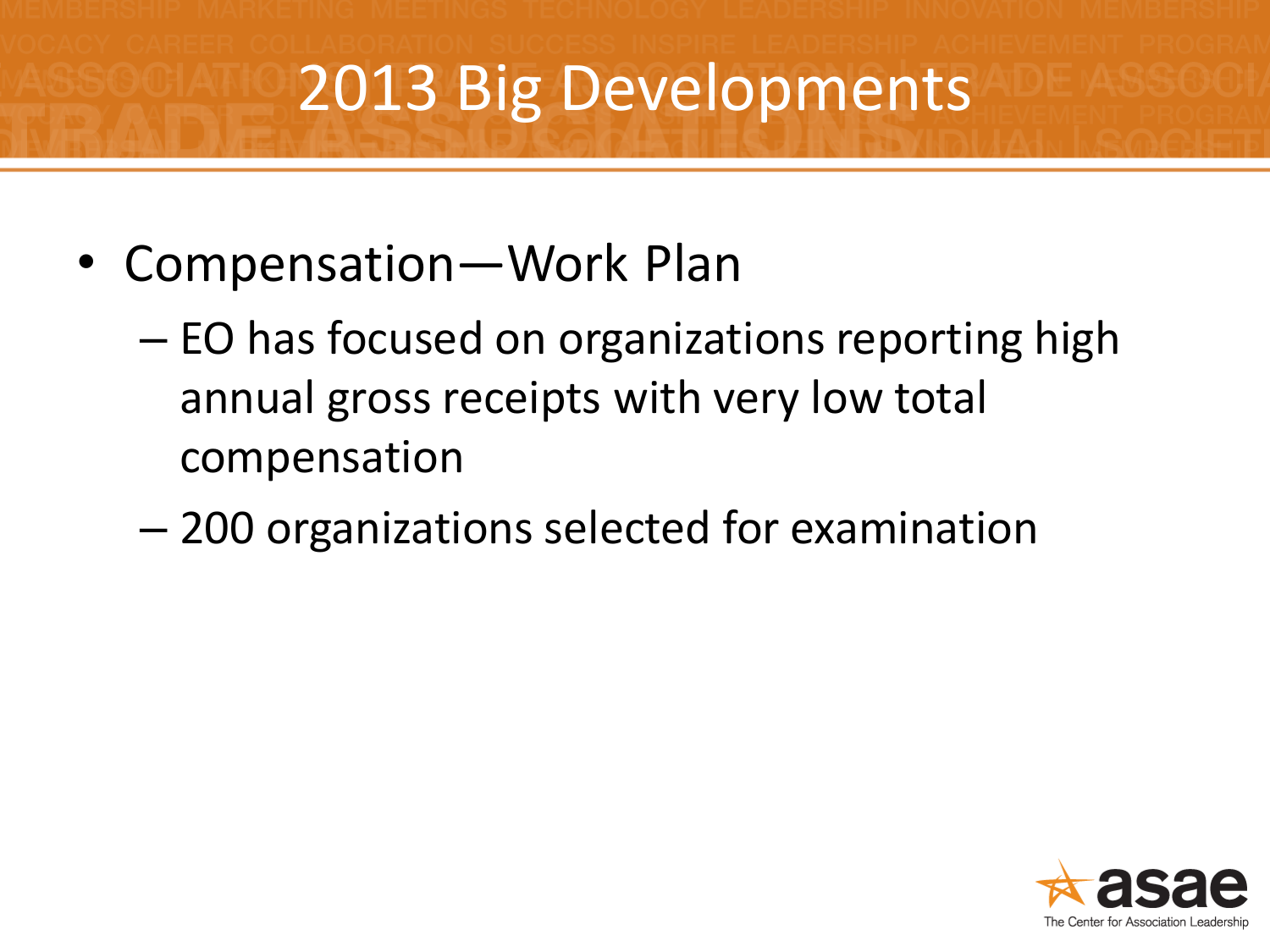- Compensation—Colleges and Universities
	- Final report released April 2013
	- Compensation issues found
		- Comp of officers, directors, trustees, key employees (ODTKEs) at 94% of schools was set following procedures intended to meet rebuttable presumption in § 4958 regs
		- However, IRS concluded that 20% did not satisfy the regulatory standards—comparability data not from "similarly situated organizations"; compensation studies lacked necessary detail

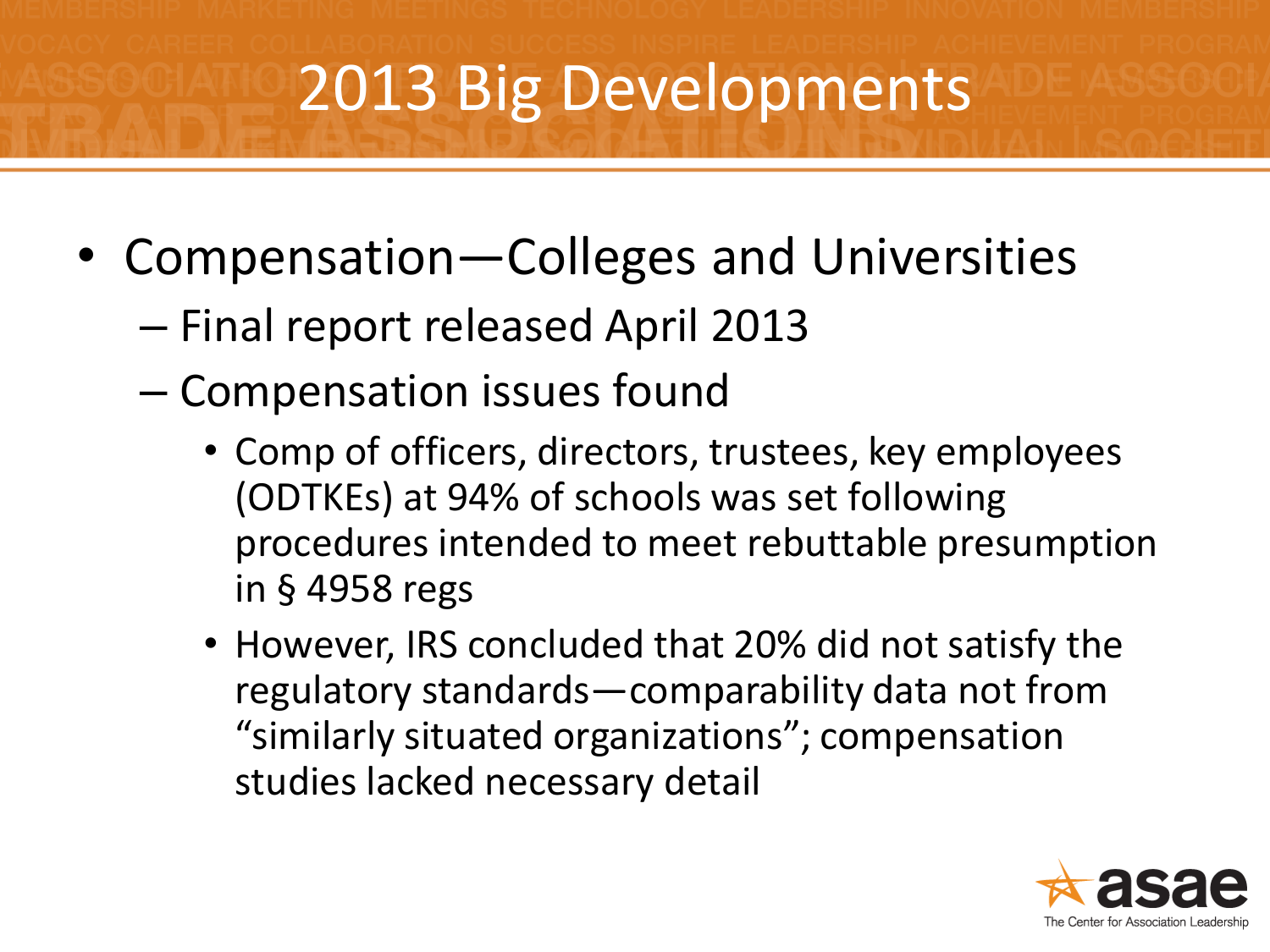- Compensation—Colleges and Universities Report (continued)
	- Non-ODTKE Compensation to heads of departments, coaches, etc., was a concern
	- While non-ODTKEs generally do not fall within *per se* disqualified person category, facts and circumstances might show otherwise
	- Also, private benefit could be an issue even in the absence of a disqualified person

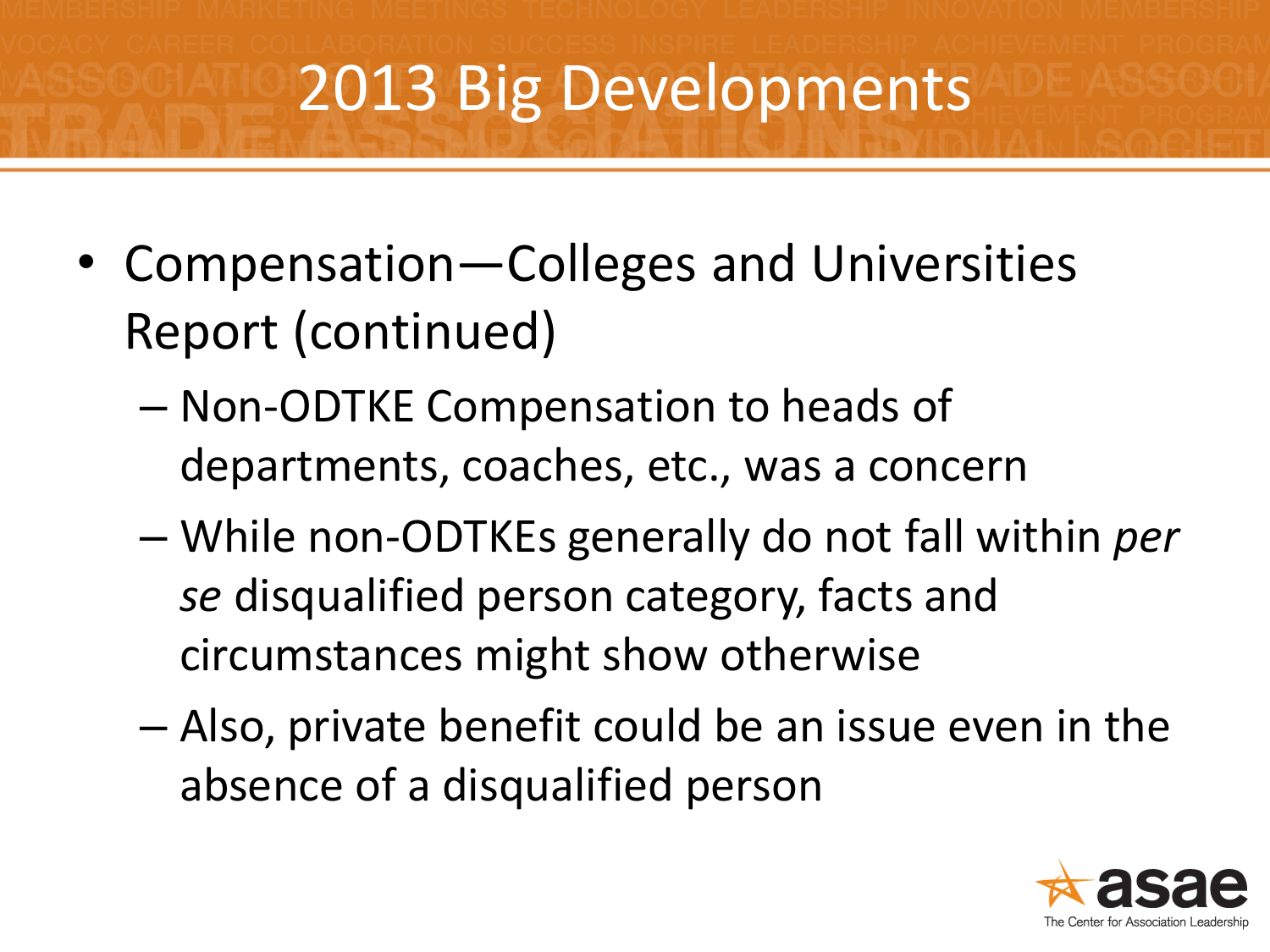- Compensation—Takeaways and Practice Tips
	- May 2013—IRS announced more expansive project beginning in 2014 to investigate whether issues identified in Colleges report are present across a greater portion of the tax-exempt sector
	- Inurement, Intermediate Sanctions applicability
	- Rebuttable Presumption Steps:
		- 1. Advance approval by an independent Authorized Body
		- 2. Reliance on comparability data
		- 3. Concurrent documentation of terms and date approved

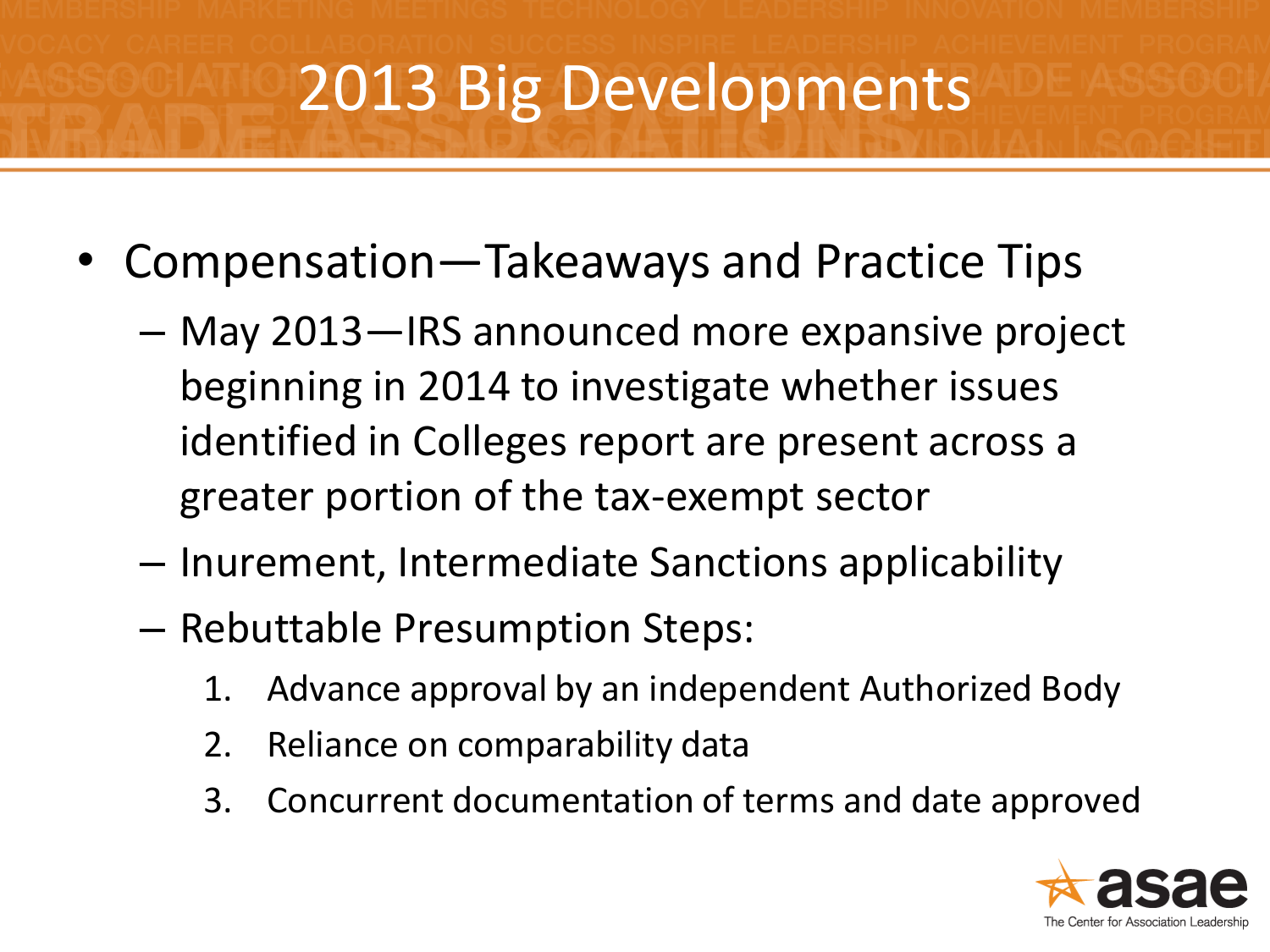- Compensation—Takeaways and Practice Tips (continued)
	- Review methods and policies for compensation
		- Establish and follow a formal policy that matches the rebuttable presumption of reasonableness
		- Review procedures for identifying comparable entities
	- Compensation consultants—while it is helpful to use such a consultant, associations should obtain detailed information about the origins of data used (e.g., Forms 990s? Other studies?) and about the comparable organizations selected (revenue, type of organization, etc.)

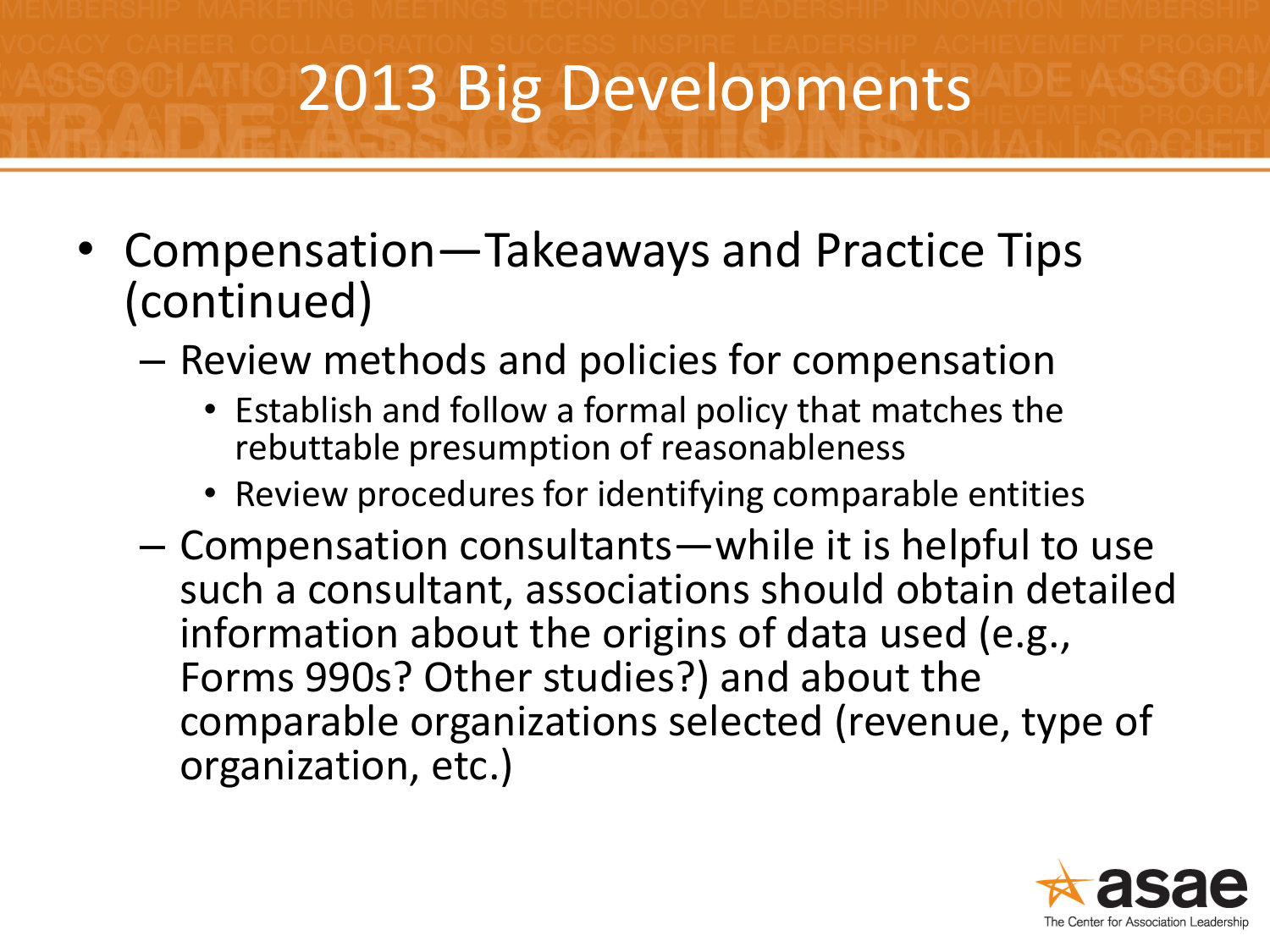- Compensation—Takeaways and Practice Tips (continued)
	- Remember that Form 990 brings to the forefront compensation issues for all nonprofit organizations
	- Form 990 viewed by donors, members and the general public:
		- Scrutinized by the media
		- Reviewed by own executives
		- Reviewed by other organizations executives
		- Reviewed by the States
	- Schedule L—Transactions with Insiders and Excess benefit transactions

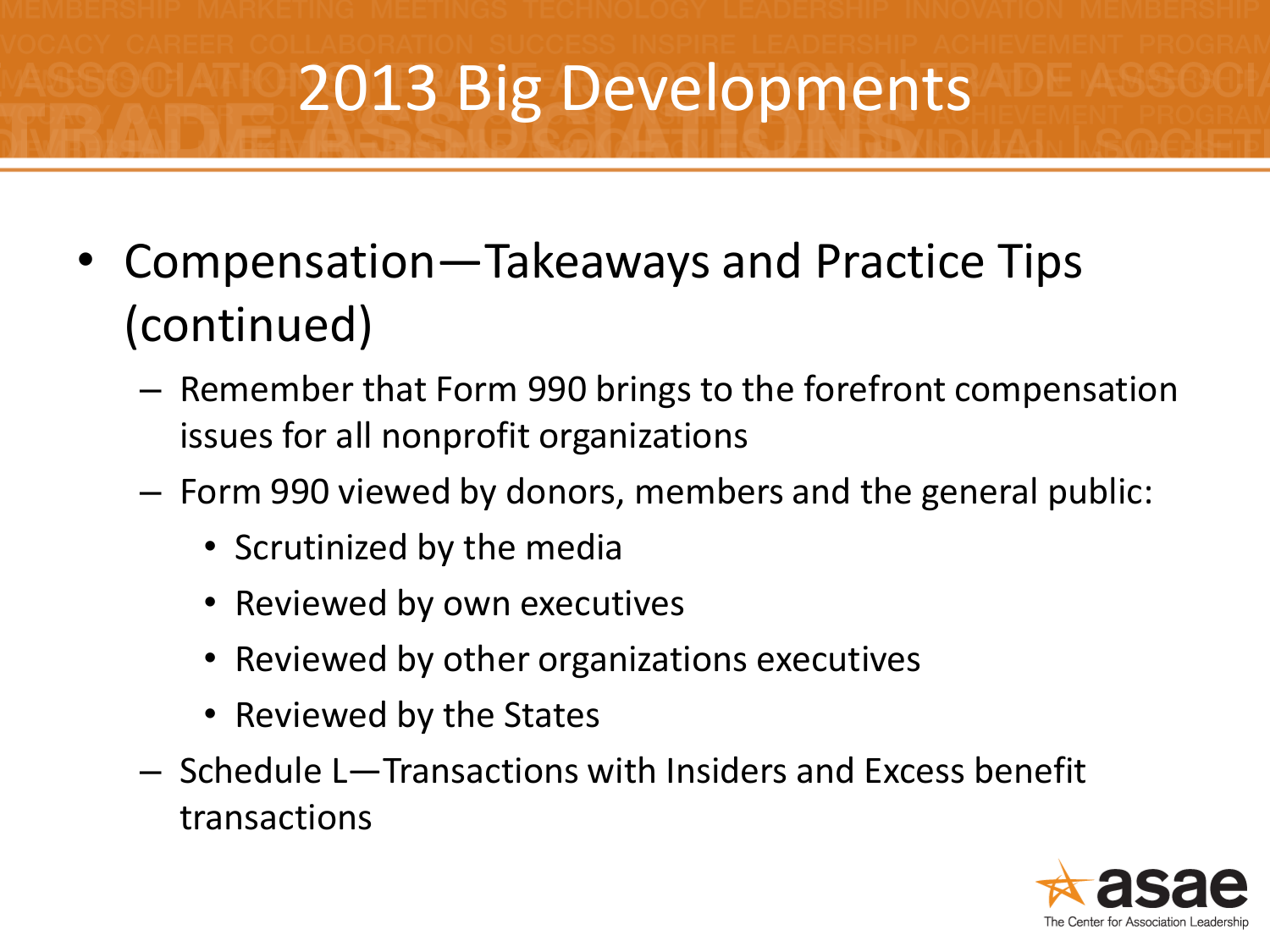–Other Important Work Plan Items

- Automatic Revocation
- Self Declarers
- •Group Rulings
- •International Activities

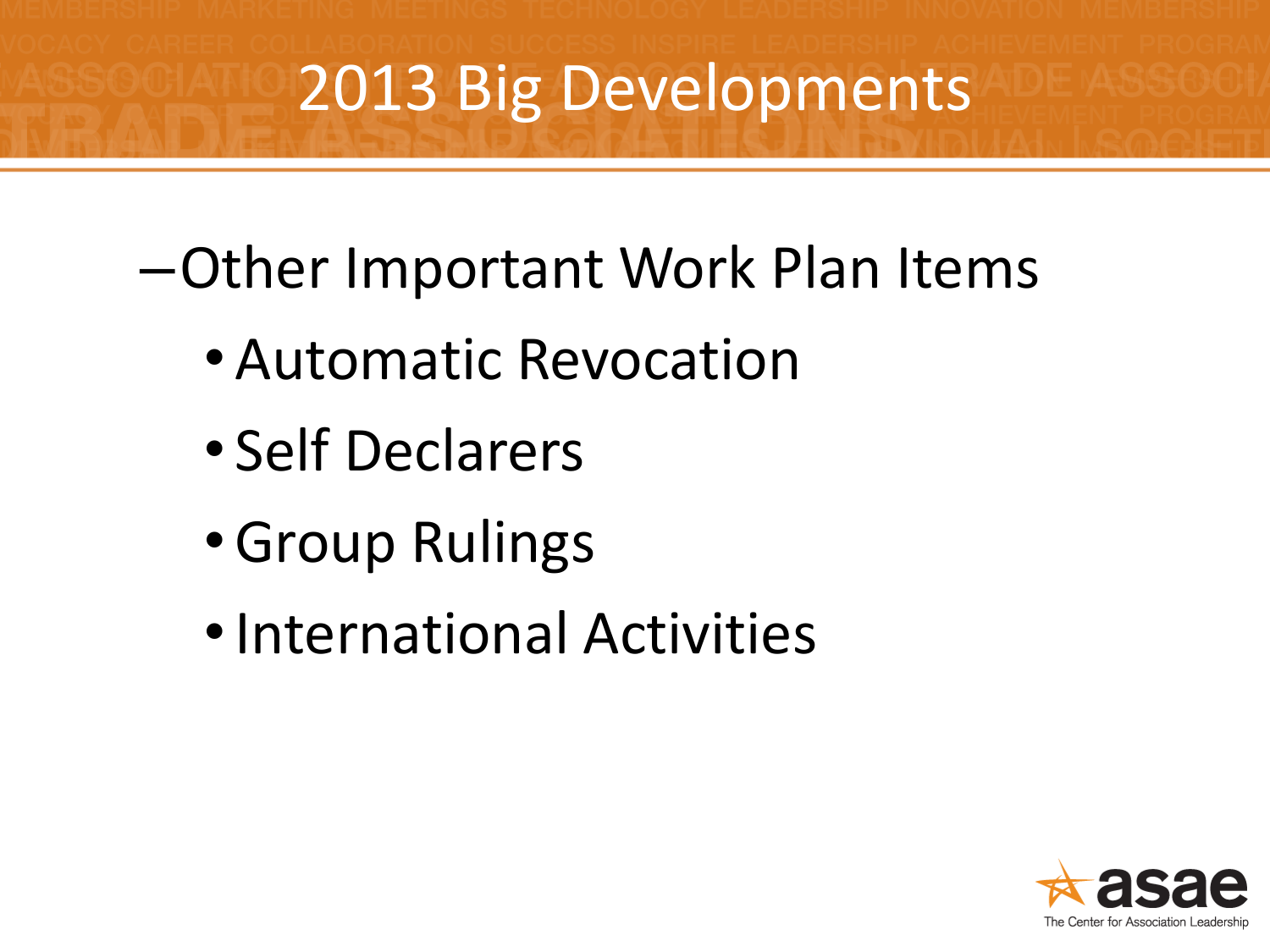## Conclusion

• Questions?